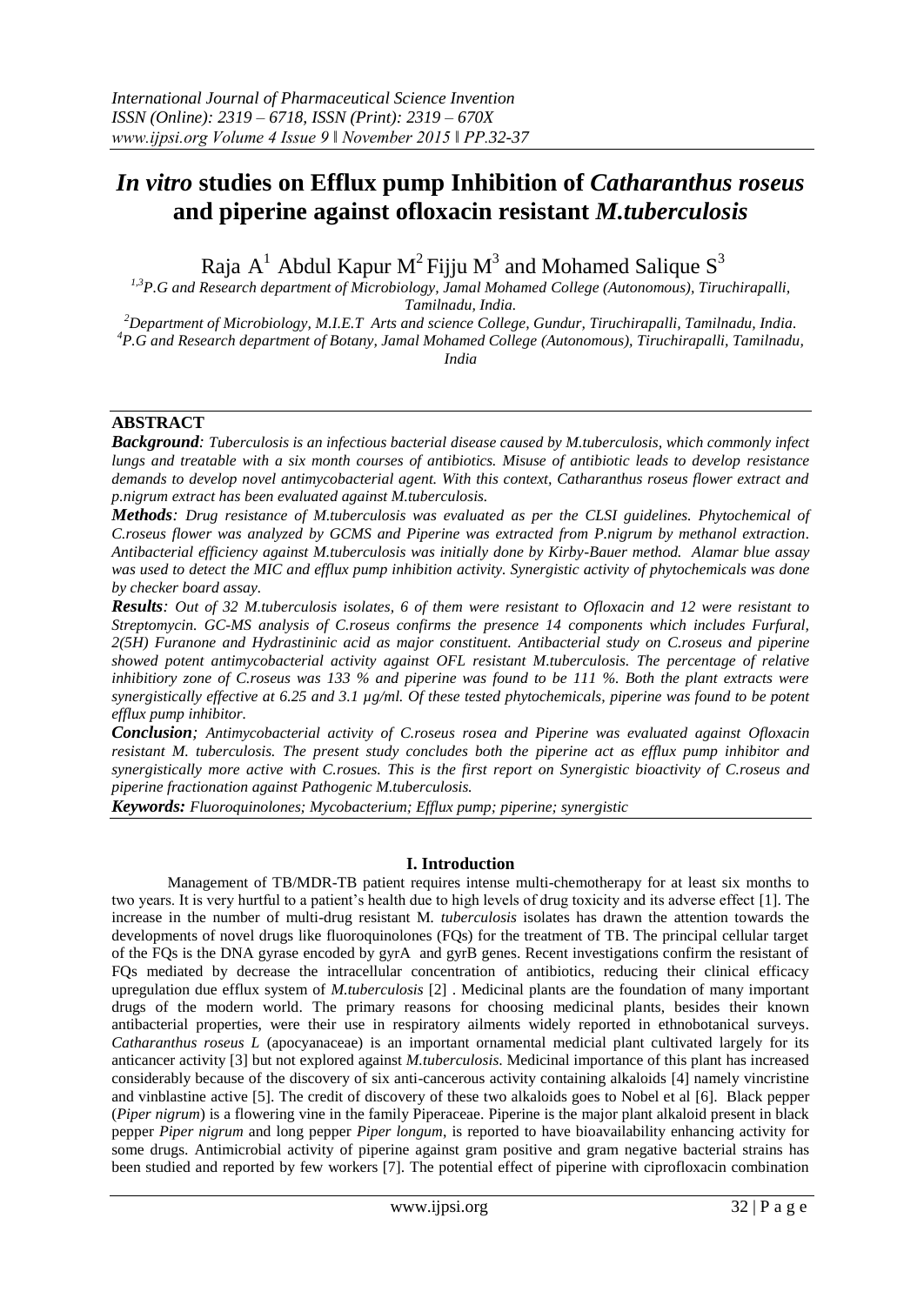against *S. aureus* has proved it's an efflux pump inhibitor [8]**.** More than 230 plants from various families have been used to treat tuberculosis, including several piper species. Based on several literatures, this work is aimed to screen the antimycobacterial activity of *C.roseus* and *P.nigrum* as well as to investigate the efflux pump inhibition and synergistic effects of the active fraction on the growth of mycobacterial cells.

# **II. Objective:**

The current study is aimed to find out the effective phytochemical from *C.roseus* and *P.nigrum* against *M.tuberculosis.*

## **III. Material and Method**

### **3.1. Processing of plant material**

About 20 g of finely powdered *Catharanthus roseus L* was kept in 500 ml Erlenmeyer flask and mixed with 100 ml of Methanol and incubated for 48 h under 15° C. solvent phase was filtered through NCF paper and air dried under vaccum evaporator and re dissolved in distilled water (1mg/ml). Phytochemical analysis of *C.roseus* was done by GCMS analysis.

## **3.2. Extraction of Piperine from black pepper [9]**

To 10 mL of a 10% KOH in 95% ethanol in a 125mL Erlenmeyer flask concentrated pepper extract (20%) was added and stirred well. The sample heated at water bath and water drop wise added until no more solid appears to form and then allowed the mixture to stand at least overnight to collect the solid yellow crystal by filtration and re dissolved in distilled water (1 mg/ml). The presence of piperine was detected by Vanillin reagent.

## **3.3. Test pathogen [10]**

*Mycobacterium tuberculosis* resistant to ofloxacin (OFL) was isolated from clinical sputum samples collected from local hospitals of Karur district. Totally 68 Sputum sample was collected and inoculated on LJ media. Plates were incubated under anaerobic jar for three weeks and isolates were identified by AFB staining and nitrate reduction test. Antibiotic resistant pattern against streptomycin and ofloxacin was done by stroke method [11]. Resistant to ofloxacin was detected by two fold dilution of ofloxacin with final concentration of 0.25, 0.5, 1, 2, 4, 8, 16, 32 and 64 mg/l. MIC of  $\geq$ 4 mg/l was selected for further studies.

#### **3.4. Preliminary anti Mycobacterial activity**

A suspension of 0.5 McFarland standard of *M.tuberculosis* resistant to ofloxcin was prepared using normal saline and was introduced onto the surface of sterile Dubos oleic albumin agar plates. A sterile disc previously soaked in known concentration of extracts (100  $\mu$ g/disc) was carefully placed at the centre of the seeded and labeled Dubose oleic agar (HiMedia). Sterile discs containing methanol alone was served as negative control and ofloxacin used as positive control. For each test solution, three replicates were maintained. The antimicrobial activity in terms of percentage relative inhibition zone diameter (RIZD) was also calculated by applying the expression

%RIZD =  $IZD sample – IZD negative control x 100$ </u> IZD antibiotic standard

## **3.5. Determination of Minimal inhibitory concentration [12]**

The antimicrobial activity of the plant extract was determined by 2-fold dilution method. The test was performed in 96-well sterile micro plates by diluting 100µl of 2× working solution of plant extracts serially diluted to obtain final concentrations of 100 - 0.75 μg/ml. Then, 10μl of 0.5 McFarland *M. tuberculosis* inoculum was added to all the wells and wells in columns one served as drug-free controls. Micro plate was incubated for 20 days at 37°C under anaerobic jar. Following incubation, 3 μl of Resazurin blue solution was added to all well and was re-incubated at 37°C for 24 h. After this incubation, the oxidation of resazurin indicator were recorded and tabulated.

#### **3.6. Synergistic effect piperine and** *C.roseus* **by checkerboard assay [13]**

The crude Methanol extract of *C.roseus* and Piperine one mg per ml was prepared. For comparison, individual plant extracts were used as control. Two fold serial dilutions of piperine and two fold serial dilutions of *C.roseus* were prepared for every combination tested (100–0.75μg/ml) and 100 μl aliquots of each component was placed into the wells of the sterile 96-well microtiter plate along with 10µl *M.tuberculosis*. The microtiter plates were then incubated at 35°C and MIC was determined after One week of incubation followed by the addition of 3µl of resazurin indicator. The Fractional inhibitory concentration (FIC index) for all the combinations was determined using the following formula,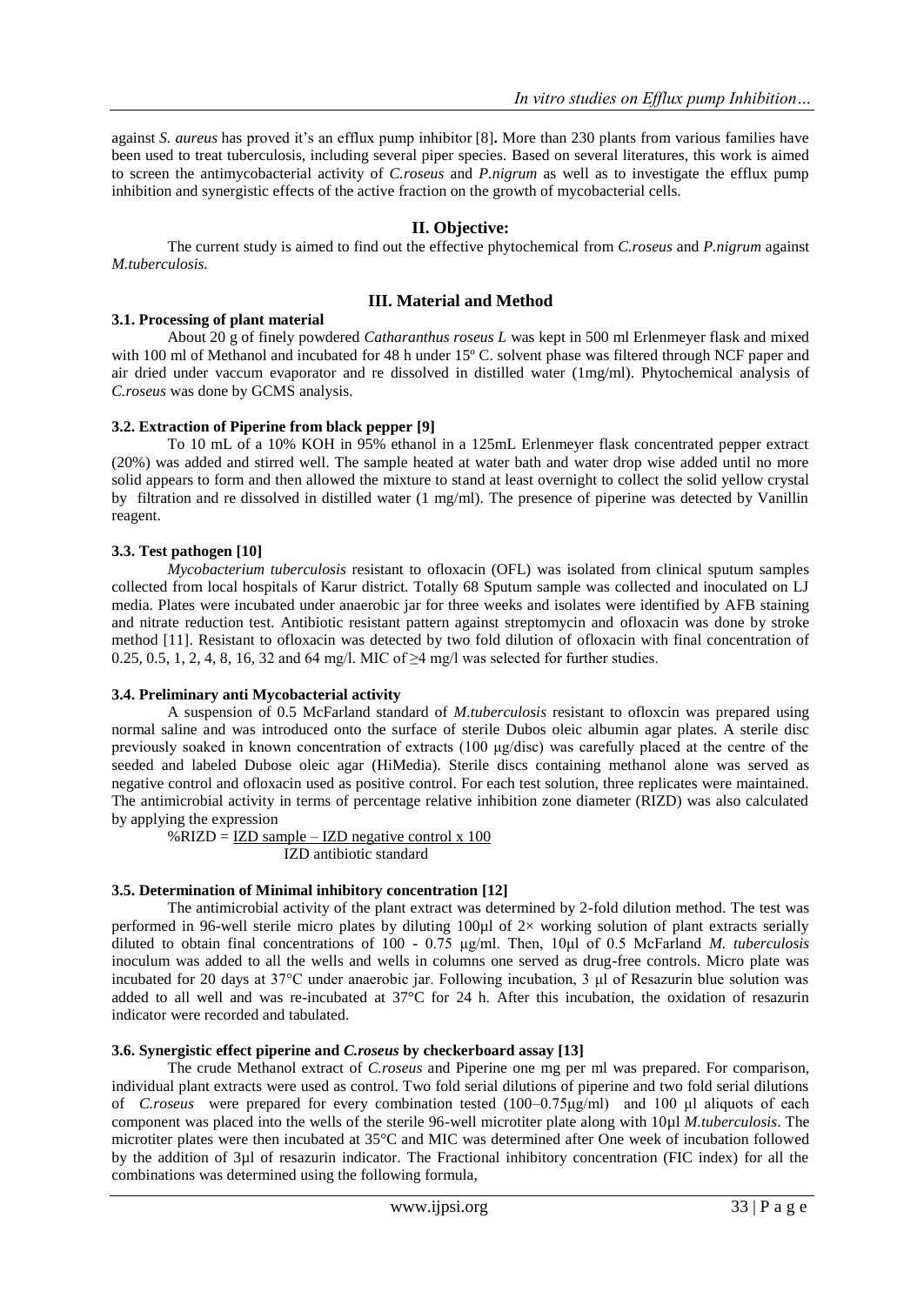# $FIC$  index =  $FICA + FICB = [A]/MICA + [B]/MICB$

## **3.7. Effect of efflux inhibitors activity of plant extract [14]**

To determine the extent of the efflux pump mediated ofloxacin resistance M*. tuberculosis*, MIC levels for ofloxacin and plant extracts were determined using resazurin microtitre assay in the presence or absence of efflux pump inhibitors DNP and verapamil. Stock solution of DNP was prepared in DMSO while verapamil was dissolved in distilled water. The final concentration used in resazurin microtiter assay of verapamil was (5 mg/l) and DNP was (20 mg/l). All experiments were made in replicate.

## **IV. Results**

### **4.1. Prevalence of ofloxacin resistant of** *M.tuberculosis*

Of the 68 suspected samples, 32 samples were found to be AFB positive. *M.tuberculosis* was isolated from the AFB positive samples on LJ media. All the 32 plates showed fried egg colonies. Antibacterial susceptibility of 32 isolates revealed that 18 of them were found to be antibiotic resistant. Among them, 8.75 % resistant to streptomycin and 37.5% were showed high degree of resistance to Ofloxacin (Fig 1).

All these drug resistant isolates were isolated from the samples of age group between 40 to 50. *M.tuberculosis* is frequently isolated pathogenic bacteria from clinical sputum sample. The frequency of *M.tuberculosis* in this study was 47 percentages. Among the isolated *M.tuberculosis* 43.75% were sensitive to ofloxacin and Streptomycin. The use of fluoroquinolones needs to be controlled to sustain the management of MDR TB. Eventhough, development of FQ resistance prior to use of antibiotic has been widely reported [15]. In order to minimize the quinolones and to control MDR TB it's necessary to screen new phytochemical which is most suitable for prophylaxis of TB

#### **4.2. Plant sample analysis**

GCMS analysis of methanol extract of *C.roseus flower* showed presence of 14 different components were compared with NIST library. The active principles with their retention time (RT), molecular formula, molecular weight (MW) are represented in Table 1. Furfural, Furfural, 2H-Pyran-2,6 (3H)-dione, Dihydro-3- (2H)-thiophenone are found to be a major constituents. The presence of various bioactive compounds justifies the use of the flower extract for various ailments and isolation of individual phytochemical constituents subjected it to pharmacological biological activity will definitely give fruitful results. *C.roseus rosea* have very rich of phytochemicals specially 130 alkaloids which are potential sources of antimicrobial agents [16]. Piperine (1-piperoyl piperidine) is an amide alkaloid found in plants of Piperaceae family like Piper longum (long pepper), Piper nigrum (blackpepper). piperine was extracted as yellow crystals from *P.nigrum* and confirmed by the addition of vanillin reagent.

#### **4.3. Antibacterial activity of** *C.roseus rosea* **and** *Piperine*

Studies on antimicrobial activity of tested phytochemicals showed bactericidal activity against *M.tuberculosis.* Antibiogram of *C.roseus* (SJCBOT2049) on *M.tuberculosis* showed potent antimycobacterial activity and the maximum zone of inhibition was 22 +1.63 mm. Piperine extracted from the *P.nigrum* showed significant antimycobacterial with  $20 + 1.08$  mm (Table 2). The MIC of the natural products was determined so that sub inhibitory concentrations could be used to check for efflux pump inhibition. Both the extracted compounds have had minimum inhibitory concentration at same concentration level.

The efficacy on antitubercle activity of phytochemicals have analyzed by calculating relative inhibitory zone of diameter (RIZD). Of these tested compound *C.roseus* showed 133% of RIZD. Survey of literature on *C.roseus* extracts indicted that information on antibiogram against mycobacterium studies is very scarce. Lot of work has been done on *C. roseus* regarding its anticancer and antidiabetic activity, but only a few reports are there for its antitumor [17], antioxidant [18], antimicrobial properties [19]. As an important medicinal plant, antibacterial potential of aqueous extracts of *C.roseus* against *Xanthomonas campestris* also documented [20]. Antimycobacterial activity of Acetone extract of *P.nigrum* was evaluated and reported earlier by Grange and Davey [21]. Similarly potent antimicrobial activity of piperine from *P.nigrum* by acetone and dichloromethane against Gram positive pathogens also been reported [22]

Among different concentrations (100 to 0.75 µg/ml) of tested phytochemicals, The MIC of both tested compounds were found to be 50 µg/ml showed positive inhibitory activity against OFL resistant *M.tuberculosis*  (table 3)

#### **4.4. Efflux pump inhibitor assay**

Results of the present study conclude that efflux mechanism of ofloxacin resistance in *M. tuberculosis* isolates inhibited by Piperine. The MIC of 16 mg/l ofloxacin was reduced in to 4 mg/l by DNP, 2 mg/l for verapamil and piperine. *C.roseus* did not have any effect on Efflux pump inhibition (table 4) and there are no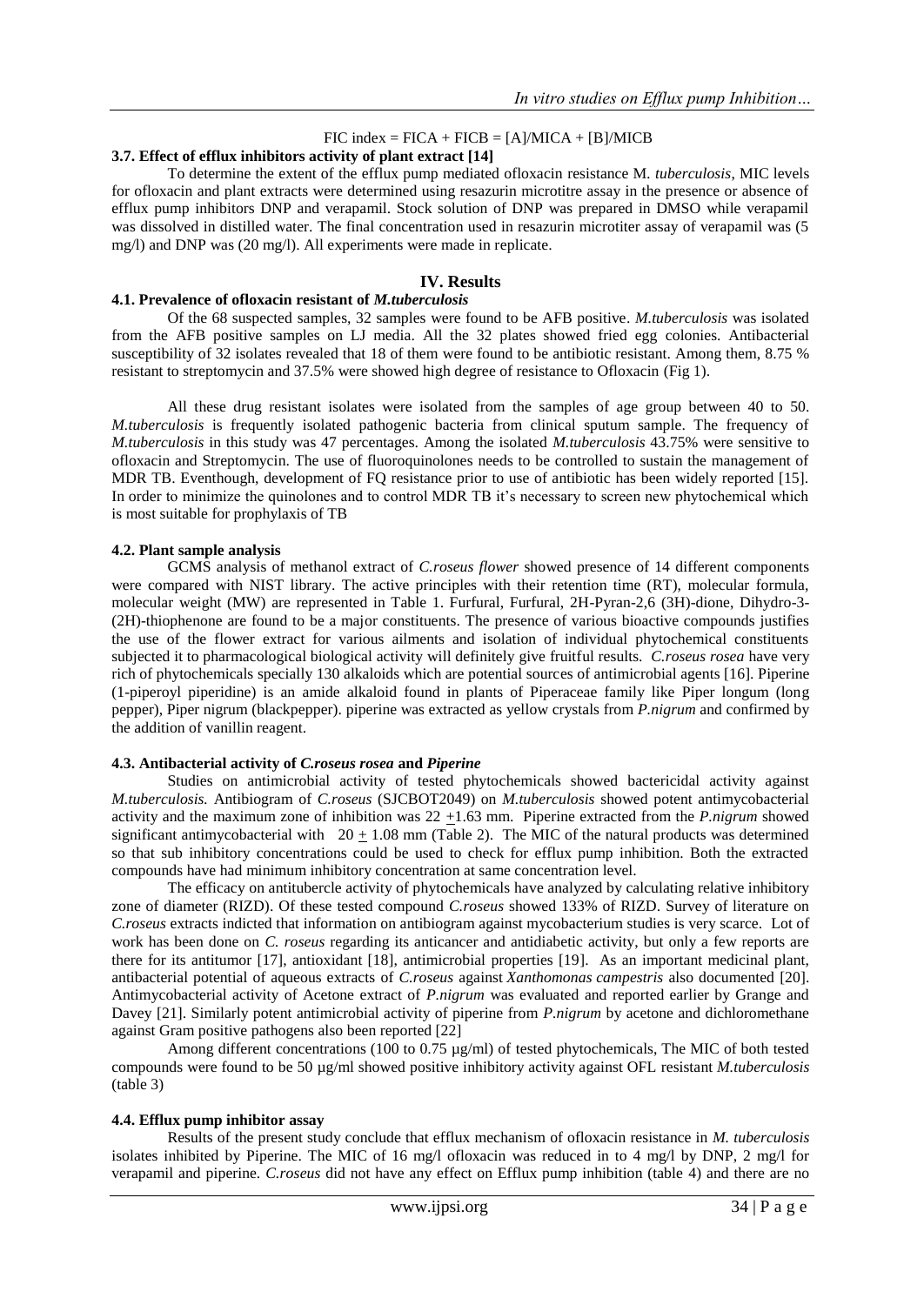changes in the MIC of ofloxacin. It was observed that two fold reduction of ofloxacin by DNP and four fold reduction by verapmil and Piperine. The *in vitro* studies on piperine strongly provide evidence for synergistic and effective efflux pump inhibitor activity against *M.tuberculosis.* Rifampicin in combination with piperine, a *trans*-*trans* isomer of 1-piperoyl-piperidine, reduced the MIC and mutation prevention concentration (MPC) of rifampicin for *M. tuberculosis* [23]. Inshad et al [24] reported that the piperine activity may be comes from its ability to interfere with DNA and protein synthesis. Efflux pump inhibition activity of phytochimcals were widely studied with different antibiotics [25].in this study, Piperine showed 4 fold reduction of ofloxacin and synergistic activity at 12.5µg/ml. DNP is the proton motive force inhibitors whereas verapamil is a calcium channel blocker for ABC transporters. Gupta et al [26] have also reported the reversal of resistance to all major anti-tubercle drugs in presence of efflux pump inhibitors CCCP and verapamil. But these inhibitors do not change the MICs of FQ for reference strain H37Rv *M.tuberculosis* [27]. According to Jin et al, piperine present in the plant leaves was reported to have inhibition action toward the intrinsic efflux pump system of mycobacteria [28-29]. Piperine increases the membrane permeability [30] and thus, regulates the uptake of drugs across the cell and ensures accumulation of drug in the cells [31].

4.5. Synergistic activity of Piperine and *C.roseus*

Results of checkerboard assay between *C.roseus* and piperine was given in table 5. The Fractional inhibitory concentration (FIC) of piperine was 0.125 and 0.0632 for *C.roseus*. The Fractional inhibitory concentration index (FICI) followed by combinations of piperine and *C.roseus* was 0.06. FICI < 0.5 revealed that both the phytochmicals have synergisitc activity against Mycobacterial strain. This concludes both piperine and *C.roseus*  extracts were most effective in combination than alone. The bioenhancing property of piperine was first studied against *M.tuberculosis* along with *C.roseus*. Piperine was found to increase the bioavailability of rifampicin by about 60% and hence reduce the dose from 450 to 200mg [32].Several *in vivo* studies on piperine have shown promising results in bioenhancing capacity of piperine for various drugs [33]. This is the first study on biological synergistic effect of piperine and C.roseues combination against *M.tuberculosis*.

#### **V. Conclusion**

The bioassay of piperine and *C.roseus* showed potent anti TB activity. In addition, promising new concepts such as the efflux pump inhibitors and synergy between piperine and *C.roses* has been studied. The current finding encourages us to develop new alternative medicine that includes piperine alone and/or in combination with *C.roseus* to fight against the drug resistance among Drug resistant *M.tuberculosis* strains.

#### **VI. Acknowledgments**

I thank to the management of Jamal Mohamed College for providing all facilities and encouragement to carry out this research work during December 2013 to April 2014.

#### **References**

- [1] Hannan, A., Ullah, M.I., Usman, M., Hussain, S., Absar, M., & Javed, K. (2011). Anti mycobacterial activity of Garlic (Allium sativum) against Multi-drug resistant and non-Multi-drug resistant *Mycobacterium tuberculosis*. Pak J Pharm Sci 24, 81–85.
- [2] De Rossi, E., Ainsa, J.A., & Riccardi, G. (2006). Role of mycobacterial efflux transporters in drug resistance: an unresolved question. FEMS Microbiol Rev 30, 36-52.
- [3] Frode, T.S., & Medeiros, Y.S.(2008). Animal models to test drugs with potential antidiabetic activity. J. Ethnopharmacol 115, 173 – 183
- [4] Aldaly, ZTK. (2010).Antimicrobial Activity of Piperine purified from *piper nigrum.* J Basrah. Res. Sci 36, 54 -58.
- [5] Venkateswarlu, M., Kumar, P., Mogil, T., Kashinath, R., & Babu, C.H. (1983). Sterile mutant induced through hydroxylamine in Catharanthus *roseus* (L.) by gamma rays and EMS individually and in combination. Botany Rep 2, 82
- [6] Nobel, R.L., Beer, C.T., & Cuts, J.H.(1958).Role of chance observations in chemotherapy. Vinca rosea. Ann. NY. Acad. Sci 6, 882-949.
- [7] Shiva Rani, S.K., Neeti Saxena, & Udaysree.(2013). Antimicrobial Activity of Black Pepper (*Piper nigrum* L.) Global J. Pharmacol 7, 87-90.
- [8] Bhardwaj, RK., Glaeser, H., Becquemont, L., Klotz, U., Gupta, S.K., & Fromm, M.F. (2002).Piperine, a major constituent of black pepper, inhibits human P-glycoprotein and CYP3A4*. J. Pharmacol. Exp. Ther* 302, 645-650.
- [9] Ikan, R. Natural Products: A Laboratory Guide; Academic: New York, 1969; pp 185–187.
- [10] Martin, A., Camacho, M., Portaels, F., & Palomino, J.C.(2003) Resazurin microtiter assay plate testing of *Mycobacterium tuberculosis* susceptibilities to second-line drugs: Rapid, simple and inexpensive method. Antimicrob Agents Chemother 47, 3616-9
- [11] National Committee for Clinical Laboratory Standards. Approved standard M100S10: performance standards for antimicrobial susceptibility testing. Wayne, PA: NCCLS, 2000
- [12] Webster, D., Lee, T.D., Moore, J., Manning, T., Kunimoto, D., LeBlanc, D., Johnson, J.A., & Gray, C.A. (2010). Antimycobacterial screening of traditional medicinal plants using microplate resazurin assay. Can. J. Microbiol 56, 487-494.
- *[13]* Orhan G, Bayram A, Zer Y, Balci I Synergy tests by E test and checkerboard methods of antimicrobial combinations against Brucella melitensis. J Clin Microbiol. 2005 Jan; 43(1):140-*3*
- [14] Sun, S., Li, Y., Guo, Q., Shi, C., Yu, J. and Ma, L. (2008) In vitro interactions between tacrolimus and azoles against Candida albicans determined by different methods. Antimicrob Agents Chemother 52, 409–417.
- [15] Bozenman, L., Burman, W., Metchock, B., et al. (2005).Fluoroquinolones susceptibility among Mycobacterium tuberculosis from the United States and Canada. Clin Infect Dis; 40, 386–91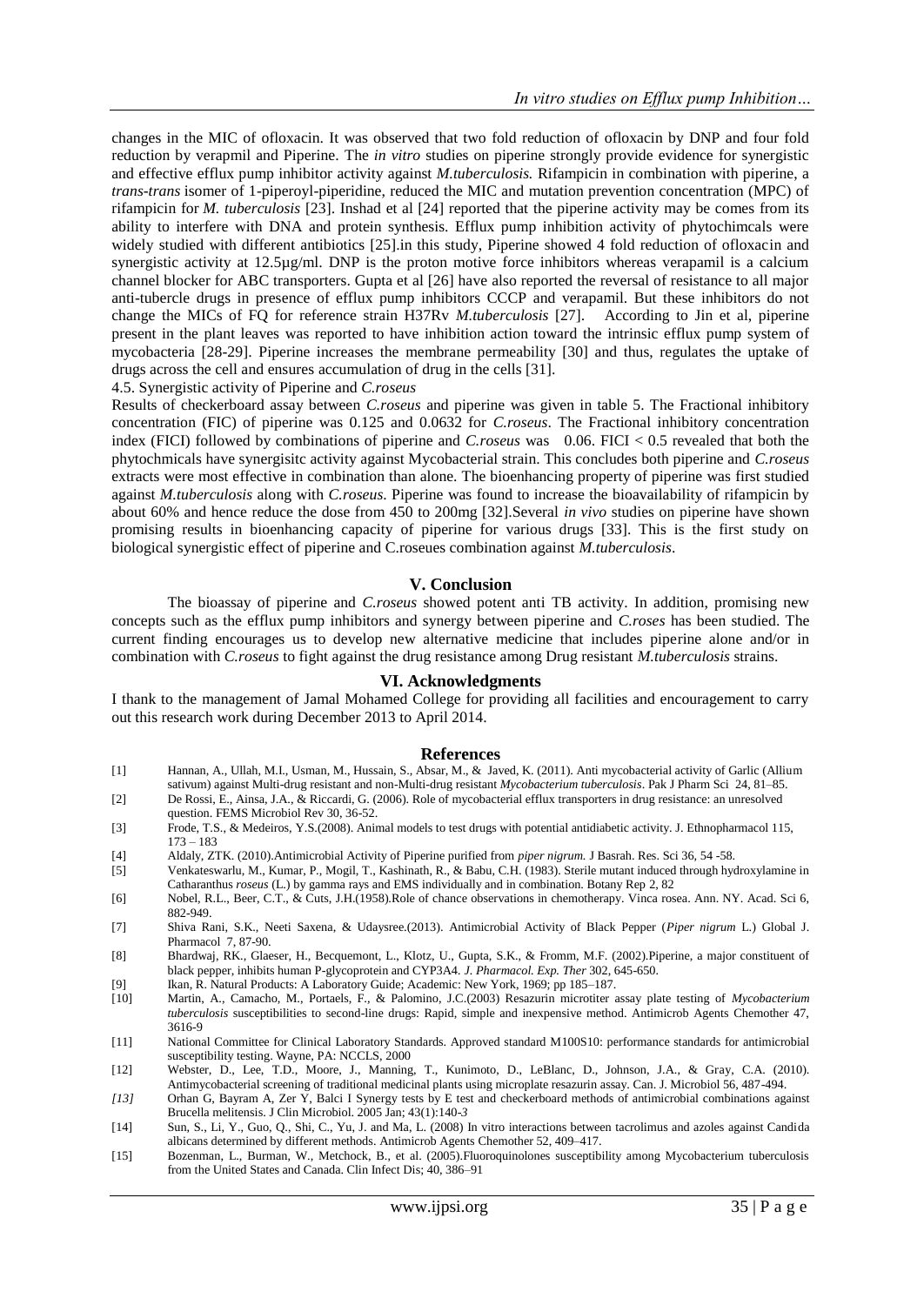- [16] Goyal, P., Khanna, A., Chauhan, A., & Goyal, G. (2008). In vitro evaluation of crude extracts of *Catharanthus roseus* for potential antibacterial activity. Int J Green Pharm 2,176-181.
- [17] Nair, R., Kalariya, T., & Chanda, S.(2005).Antibacterial Activity of Some Selected Indian Medicinal Flora. Turk J Biol 29: 41- 47.
- [18] Pereira, D.M., Faria, J., Gasparn, L., Ferreres, F,, Valentao, P., Sottomayor, M., & Andrade, P.B.(2010). Exploiting Catharanthus *roseus* roots:Source of antioxidants. J. Food Chem121, 56–61.
- [19] Srinivasan, D., Nathan, S., Suresh, T., & Perumalsamy, P.L.(2001).Antimicrobial activity of certain Indian medicinal plants used in folkloric medicine. J. Ethnopharmacol 74, 217-220.
- [20] Satish, S., Raveesha, K.A.,& Janardhana, G.R. (1999).Antibacterial activity of plant extraction phyto pathogenic *Xanthomonas campestris* pathovars*.* Lett Appl Microbiol 28, 145-147.
- [21] Grange JM, Davey RW. Detection of antituberculosis activity in plant extracts. J Appl Bacteriol, 1990; 68: 587-591.
- [22] Mital Patani, Jitendra Jain, Bhavna Marya, Mandev Patel, International Journal of Pharmacy and Technology, 2011, 3(1), 1867 1875
- [23] Sandeep Sharma, Manoj Kumar, Sujata Sharma, Amit Nargotra, Surrinder Koul, Inshad Ali Khan.(2010). Piperine as an inhibitor of Rv1258c, a putative multidrug efflux pump of *Mycobacterium tuberculosis.* J. Antimicrob. Chemother 65, 1694- 1701.
- [24] Inshad, A.K., Zahid, M.M., Ashwani, K., Vijeshwar, V., & Ghulam, N.O. (2006). Piperine, aphytochemical potentiator of ciprofloxacin aganist *Staphylococcus aureus*. Antimicrobial Agents and chemothera 50, 810-812.
- [25] Newman, D.J., & Cragg, G.M. (2007).Natural products as sources of new drugs over the last 25 years. J Nat Prod 13, 461–477.
- [26] Gupta, A.K., Chauhan, D.S., Srivastava, K., Das, R., Batra, S., & Mittal, M., (2006). Estimation of efflux mediated multi-drug resistance and its correlation with expression levels of two major efflux pumps in mycobacteria. J Commun Dis 38, 246-54.
- [27] Piddock, L.J., & Ricci, V.(2001).Accumulation of five fluoroquinolones by Mycobacterium tuberculosis H37Rv. J Antimicrob Chemother 48, 787-91.
- [28] Jin J, Zhang J, Guo N, Feng H, Li L, Liang J, Sun K, Wu X, Wang X, Liu M, Deng X, Yu L. The plant alkaloid piperine as a potential inhibitor of ethidium bromide efflux in Mycobacterium smegmatis. J Med Microbiol, 2011; 60: 223–229.
- [29] Mohtar M, Johari SZ, Li AR, Isa MM, Mustafa S, Ali AM, Basri DF.Inhibitory and resistance-modifying potential of plantbased alkaloids against methicillin-resistant Staphylococcus aureus (MRSA). Curr Microbiol, 2009; 59: 181–186.
- [30] van Bambeke F, Pages JM, Lee VJ. Inhibitors of bacterial efflux pumps as adjuvants in antibiotic treatments and diagnostic tools for detection of resistance by efflux. Recent Pat Antiinfec Drug Discov, 2006; 1: 157-175.
- [31] Viveiros M, Leandro C, Amaral L. Mycobacterial Efflux Pumps and Chemotherapeutic Implications. Int J Antimicrob Agents, 2003; 22: 274-278.
- [32] Atal N, Bedi KL. Bioenhancers: Revolutionary concept to market. J Ayur Integ Med 2010; 1(2):96-99.
- Singh A, Pawar VK, Jakhmola V, Parabia MH, Awasthi R, Sharma G et al. In vivo assessment of enhanced bioavailability of metronidazole with piperine in rabbits. Tes J Pharm Biol Chem Sci 2010; 1(4):27.



Fig 1. Prevalence of Drug resistance of isolated M.tuberculosis

|  | Table 1. GCMS analysis of <i>C.roseus</i> flower extract |  |  |  |
|--|----------------------------------------------------------|--|--|--|
|--|----------------------------------------------------------|--|--|--|

| Peak value/RT/MWT | Library match                                |
|-------------------|----------------------------------------------|
| 234               | Acetamide, 2-diethylamino-N-(1-phenylethyl)- |
| 86                | Butane, 1,2:3,4-diepoxy-,                    |
| 96                | Furfural                                     |
| 144               | 2,4-Dihydroxy-2,5-dimethyl-3(2H)-furan-3-one |
| 110               | 2-Furancarboxaldehyde, 5-methyl-             |
| 98                | 2-Furanmethanol                              |
| 98                | 6-Oxa-bicyclo[3.1.0] hexan-3-one             |
| 102               | Dihydro-3-(2H)-thiophenone                   |
| 112               | 2H-Pyran-2,6(3H)-dione                       |
| 90                | Dihydroxyacetone                             |
| 251               | Hydrastininic acid                           |
| 205               | 2-Bromo-4-chloroaniline                      |
| 142               | 2-Furanacetic acid, .alpha.-hydroxy          |
|                   |                                              |